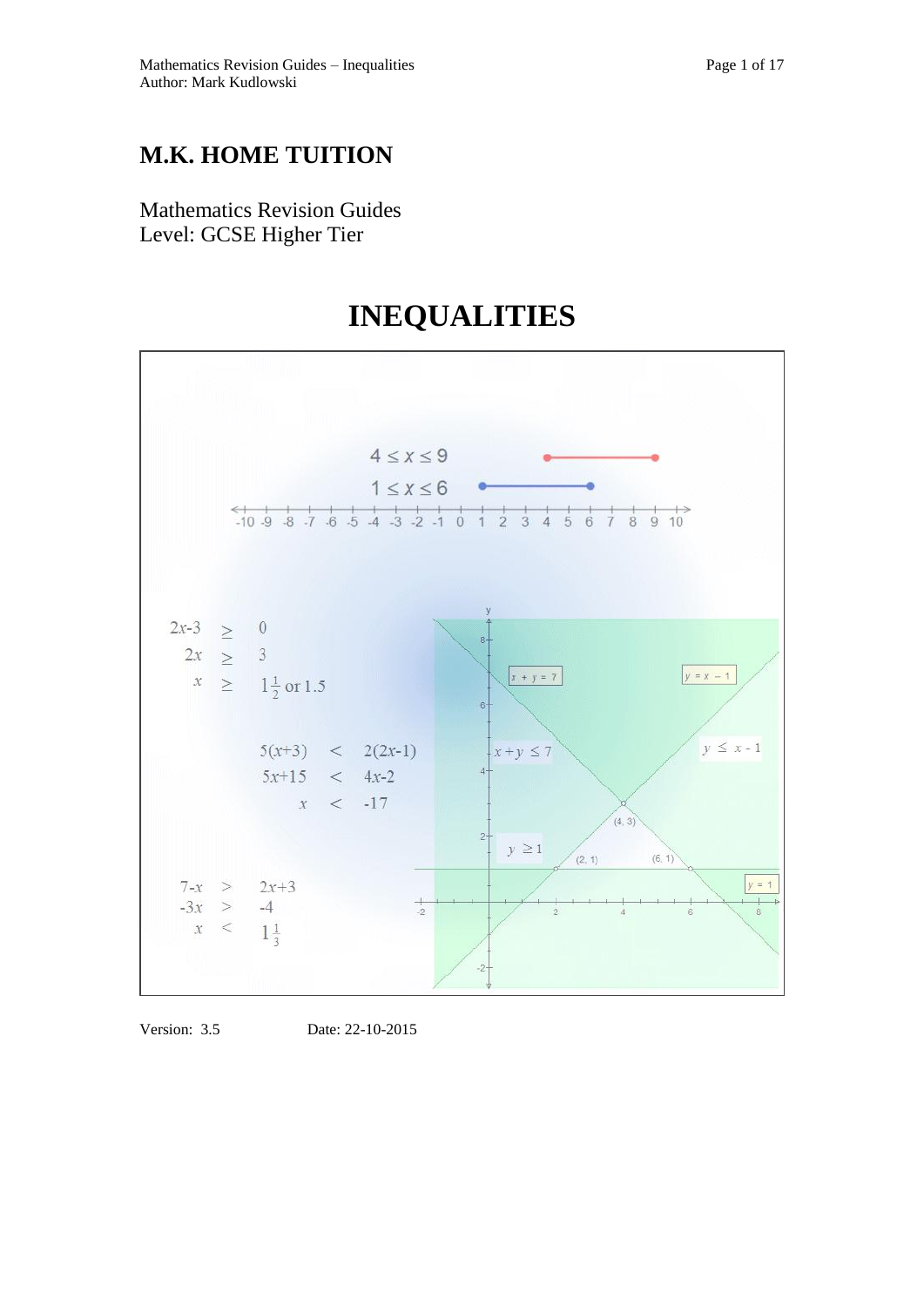## **Linear Inequalities.**

**Inequalities**, like equations, connect two expressions involving definite unknown values.

An inequality must always include one of the following signs:

> (greater than)

< (less than)

 $\geq$  (greater than or equal to)

 $\le$  (less than or equal to).

Inequalities involving < and > signs are known as **strict** inequalities.

Inequalities are solved in the same way as equations, but with an important difference in detail. The **sign must be reversed** when multiplying or dividing by a negative number, or when turning the inequality around.

## **Inequalities in one variable.**

**Examples (1):** Solve the inequalities i)  $5x < 20$ ; ii)  $x - 7 \le -1$ ; iii)  $2x - 3 \ge 0$ 

#### **5***x* **< 20**

 $x - 7 \le -1$ 

| $5x \leq 20$<br>$x \leq 4$ |  | Divide both sides by 5 |
|----------------------------|--|------------------------|
| $x-7 < -1$<br>$x \leq 6$   |  | Add 7 to both sides    |

## $2x - 3 \ge 0$

| $2x-3 > 0$ |                              |                        |
|------------|------------------------------|------------------------|
| 2x > 3     |                              | Add 3 to both sides    |
|            | $x \geq 1\frac{1}{2}$ or 1.5 | Divide both sides by 2 |

## **Examples (2):**

Solve the inequalities i)  $5(x+3) \ge 2(2x-1)$ ; ii)  $7-x > 2x+3$ 

#### $5(x+3) \ge 2(2x-1)$

|                | $5(x+3) > 2(2x-1)$ |                                   |
|----------------|--------------------|-----------------------------------|
| $5x+15 > 4x-2$ |                    | Expand both sides                 |
|                | $x > -17$          | Subtract $15 + 4x$ from each side |

#### $7-x > 2x+3$

The final step here involves dividing both sides of the inequality by a negative number.

|            | $7-x > 2x+3$          |                                     |
|------------|-----------------------|-------------------------------------|
| $-3x > -4$ |                       | Subtract $(2x + 7)$ from each side  |
|            | $x \leq 1\frac{1}{2}$ | Divide both sides by -3 and REVERSE |
|            |                       | THE INEQUALITY SIGN                 |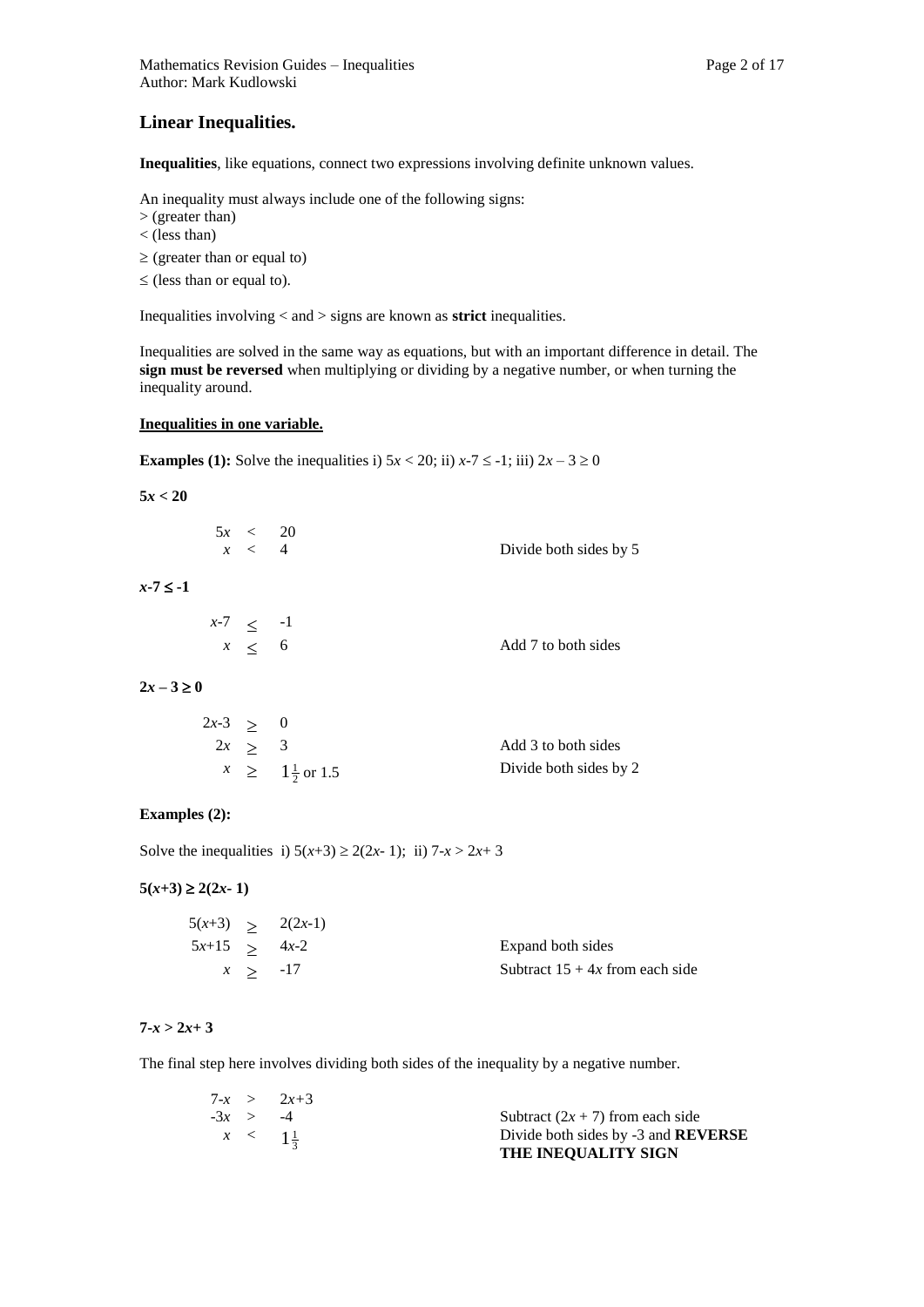#### **Inequalities on the number line.**

Inequalities can be illustrated on the number line as follows:

**Examples (3):** Illustrate the following inequalities on the number line: i)  $x > 2$ ; ii)  $x \le 3$ ; iii)  $-5 < x < 6$ .

i) The inequality  $x > 2$  is shown below.

The arrow at the end is to signify that the range of *x* extends to  $+\infty$ ; the **outline** circle at  $x = 2$  is to show that the inequality is a strict one, and that  $x = 2$  does not satisfy it..



ii) For  $x \le 3$ , there are two differences from the last case. The arrow at the end goes towards -  $\infty$ ; also the circle at  $x = 3$  is shown as a **solid dot**, to show that the inequality is not a strict one, so that  $x = 3$ does satisfy it.



iii) The last two inequalities were open-ended, extending to infinity in one direction. For  $-5 < x < 6$ , we now have two ends to the inequality, at  $-5$  and 6. (This is a strict inequality, so the circles are shown outlined).

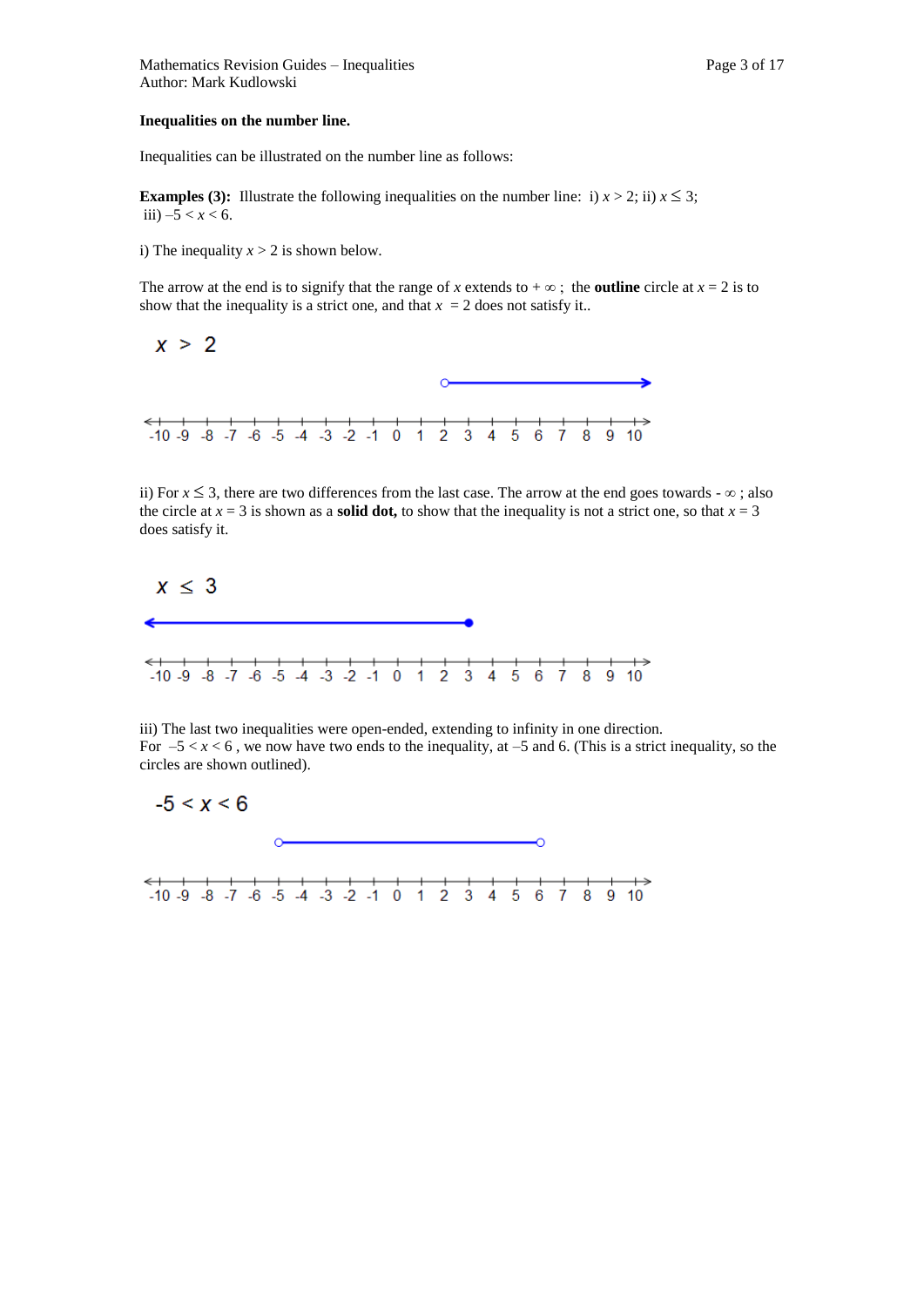**Example (4):** Show the inequalities  $1 \le x \le 6$  and  $4 \le x \le 9$  on the same number line. Do any values of *x* satisfy both inequalities ?.

There is a region of overlap; when *x* is between 4 and 6 inclusive, both inequalities are satisfied. Note the solid dots; the inequality is not strict.



The set of values satisfying both inequalities is therefore  $4 \le x \le 6$ .

#### **Example (5):**

i) Show the inequalities  $1 \le x \le 6$  and  $6 \le x \le 9$  on the same number line. Do any values of *x* satisfy both inequalities ?. What if either inequality had been strict ?

ii) State all the integer values of *x* satisfying the inequality  $6 \le x \le 9$ .

i) The inequalities overlap at one point here, namely at  $x = 6$ , which is the only value of *x* satisfying both .

Had either inequality been strict, there would have been **no** value satisfying both, as at least one of them would not have included 6 in the allowable values for *x.* 



ii) The integer values of *x* satisfying the inequality  $6 \le x \le 9$  are 6, 7, 8 and 9.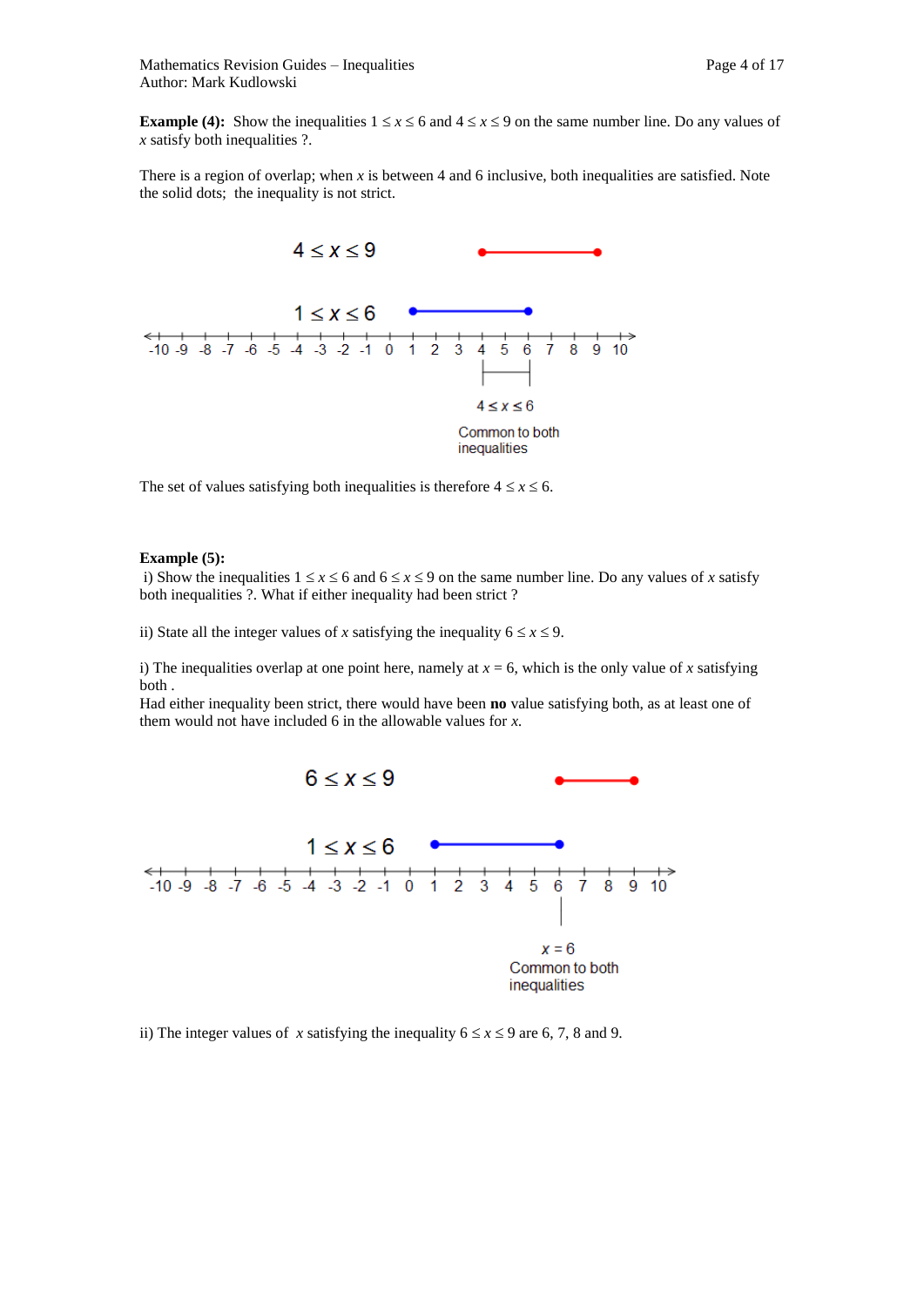#### **Example (6):**

i) Show the inequalities  $-2 < x < 2$  and  $3 < x < 7$  on the same number line. Do any values of *x* satisfy both inequalities ?

ii) State all the integer values of *x* satisfying **either** inequality.



The inequalities do not overlap at all , so no value of *x* satisfies both .

The integers satisfying  $-2 < x < 2$  are  $-1$ , 0 and 1; those satisfying  $3 < x < 7$  are 4, 5 and 6.

The next example uses inequalities to solve a real-life problem.

**Example** (7): Two taxi firms operating from Manchester Airport offer the following tariffs :

Taxi-Fly offer a rate of £1.40 per every mile travelled. Air-Cabs offer a rate of £1 per mile travelled plus a flat fee of £6 at the start.

i) Over what travel distance is Taxi-Fly cheaper than Air-Cabs ? ii) What would be the distance and fare where both taxi firms offer the same price ?

i) First we set up the formulae and the inequality:

Taxi-Fly's rate (in £) can be expressed as 1.4*x* , where *x* is the number of miles travelled. Air-Cabs' rate (in £) can be expressed as  $x + 6$ , again where x is the number of miles travelled.

For Taxi-Fly's rate to be cheaper than Air-Cabs', we must solve the inequality  $1.4x < x + 6$ .

 $1.4x < x + 6$ 

|               | $1.4x \leq x+6$ |                              |
|---------------|-----------------|------------------------------|
| $0.4x \leq 6$ |                 | Subtract $x$ from both sides |
|               | $x \leq 15$     | Divide both sides by 0.4     |

Taxi-Fly is therefore cheaper than Air-Cabs for journeys of less than 15 miles.

ii) We change the inequality into the equation  $1.4x = x + 6$ , and its solution is  $x = 15$ . The two taxi firms charge the same fare for journeys of exactly 15 miles, and substituting into either fare formula gives a fare of £ (1.4  $\times$  15), or £(6 + 15), namely £21.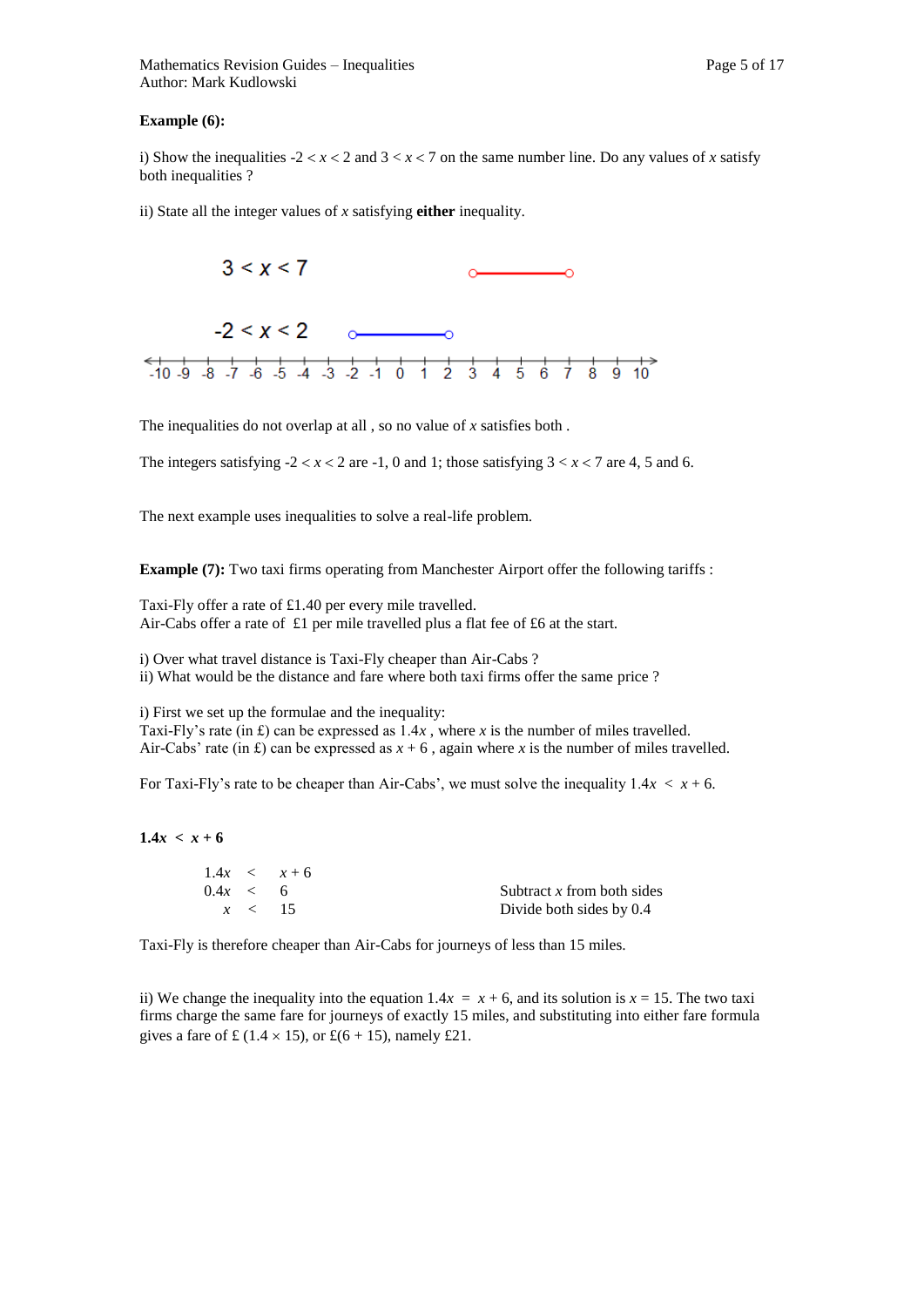#### **Inequalities in two variables.**

In earlier sections, we saw how inequalities in one variable were illustrated by line segments along the number line.

When we have two variables, inequalities are represented by **regions** in the *x-y* plane. The method is to plot the graph of the corresponding equation, and then eliminate the region on the side of the line *not* satisfying the corresponding inequality.

When the inequality is strict (i.e. with  $>$  and  $<$  signs), then the graph of the equation is best shown as a dotted line. With non-strict inequalities ( $\ge$  and  $\le$  signs), then show the equation as a solid line graph.

#### Note **: In the examples below, the region** *not* **satisfying the inequality is shown shaded out**.

Some questions in exams might however use the opposite practice and shade the region that *does*  satisfy the inequality. Always read the question carefully !

**Examples (8):** Sketch the following inequalities, by shading out the regions that do *not* satisfy them:

i)  $x \le 3$ ; ii)  $y > -2$ ; iii)  $-2 \le x \le 3$ ; iv)  $1 \le y \le 4$  v)  $y < x$ ; vi)  $y \ge 2x + 3$ .

i) Since all points to the right of the line  $x = 3$  do not satisfy the inequality  $x \le 3$ , that entire region can be shaded out and removed. The whole plane to the left of the line  $x = 3$ , and the line itself, satisfy the inequality (See diagram below left).

ii) Since all points below the line  $y = -2$  do not satisfy the inequality  $y > -2$ , that entire region can be shaded out and removed. The whole plane above that line satisfies the inequality, but the line itself does not, for this is a strict inequality. (See diagram below right).

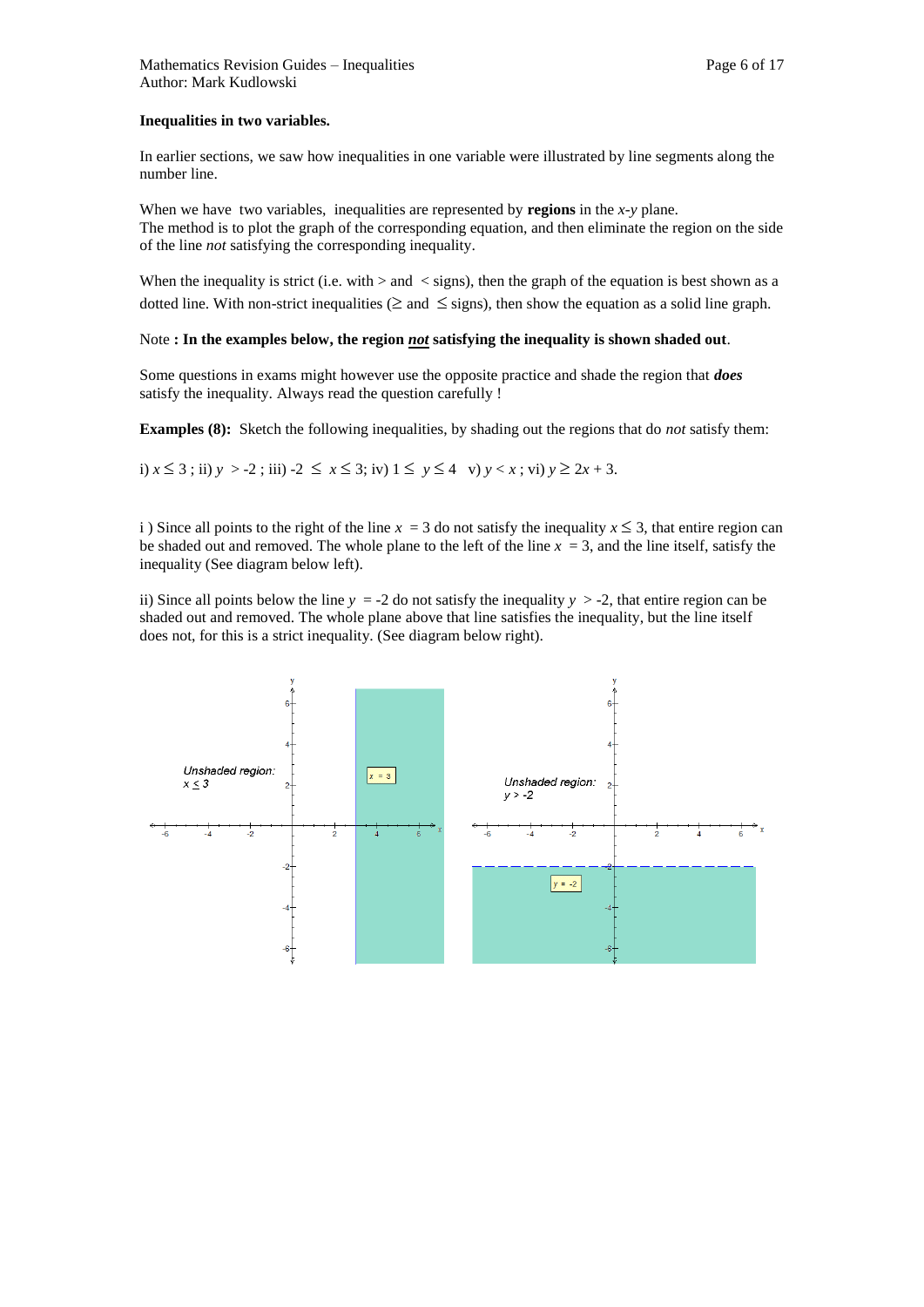iii) This time the inequality is in a two-part form, and so we need to draw two lines, namely  $x = -2$  and  $x = 3$ . The required region, also known as the feasible region, lies between the two vertical lines and includes them. (See diagram below left).

iv) Here we draw the lines  $y = 1$  and  $y = 4$ . The feasible region lies between the two horizontal lines and includes them. (See diagram below right).

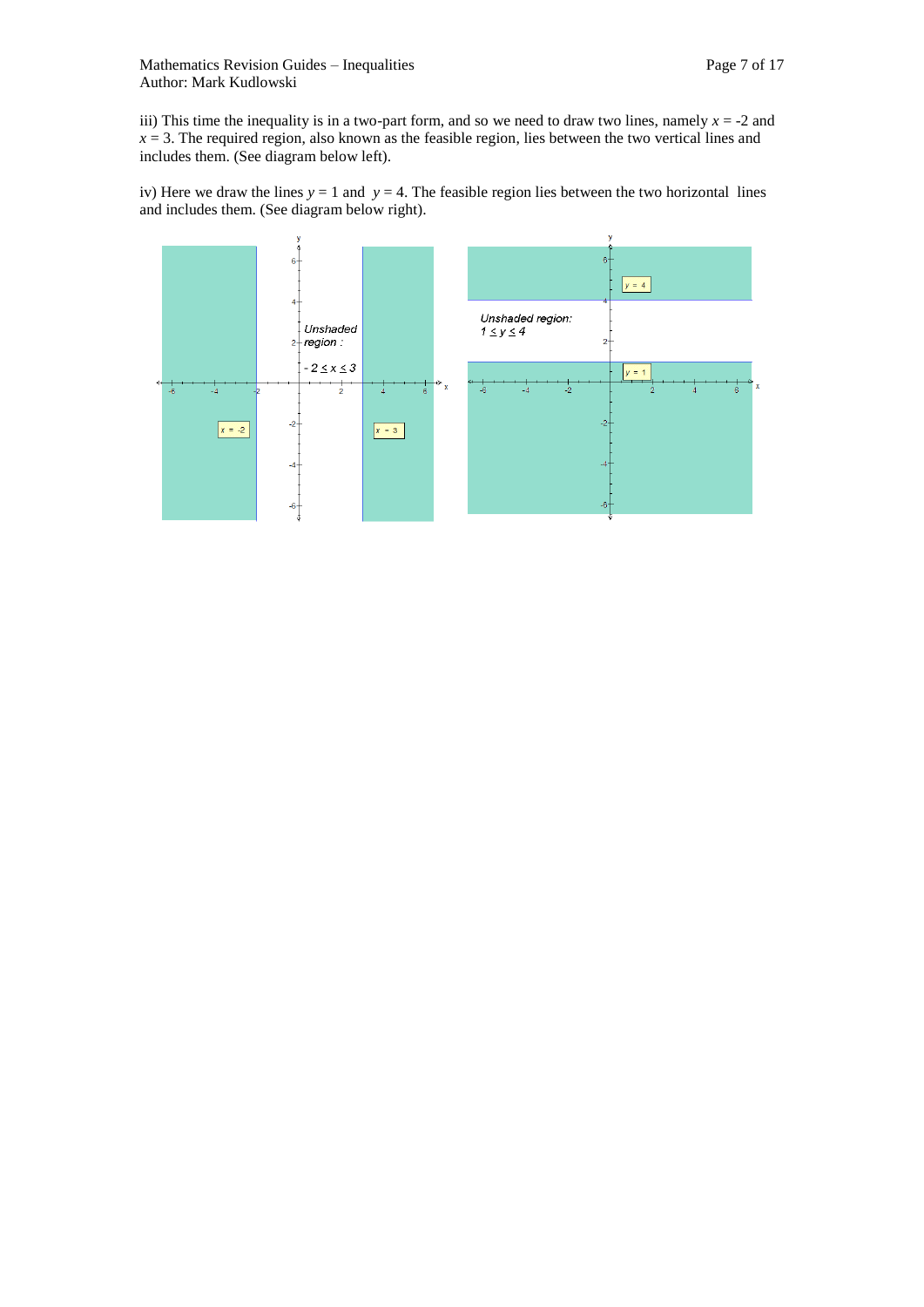The next two cases involve lines which are not parallel to either of the axes, so a little more care is needed.

To determine which side of the line is to be rejected, we need to choose a random point on either side of the line. We then substitute the *x* and *y* coordinates of that point into the corresponding inequality. If the inequality statement holds true, then that point is in the region that we want to keep (the feasible region); if the inequality is false, then that point is in the region that we want to reject.

In v), the line  $y = x$  is the boundary of the strict inequality  $y < x$ , and is shown as a dotted line. To determine which 'side' to reject, we choose a point on one side – say the point  $(2, 0)$ . Since  $0 < 2$ , it means that the inequality  $y < x$  holds true on that side of the graph. We therefore keep that side unshaded, and subsequently reject the area above and left of the line  $y = x$ , including the line itself.

In vi), the boundary is the line  $y = 2x + 3$  and is shown solid here, since the corresponding inequality  $y \ge 2x + 3$  is not strict. Choosing the origin as a test point and substituting  $(x, y) = (0.0)$  into the inequality, we have  $0 \geq 3$ , which is a false statement. Hence we reject the area containing the origin, i.e. to the lower right of the line  $y = 2x + 3$ . (The line itself satisfies the inequality.)

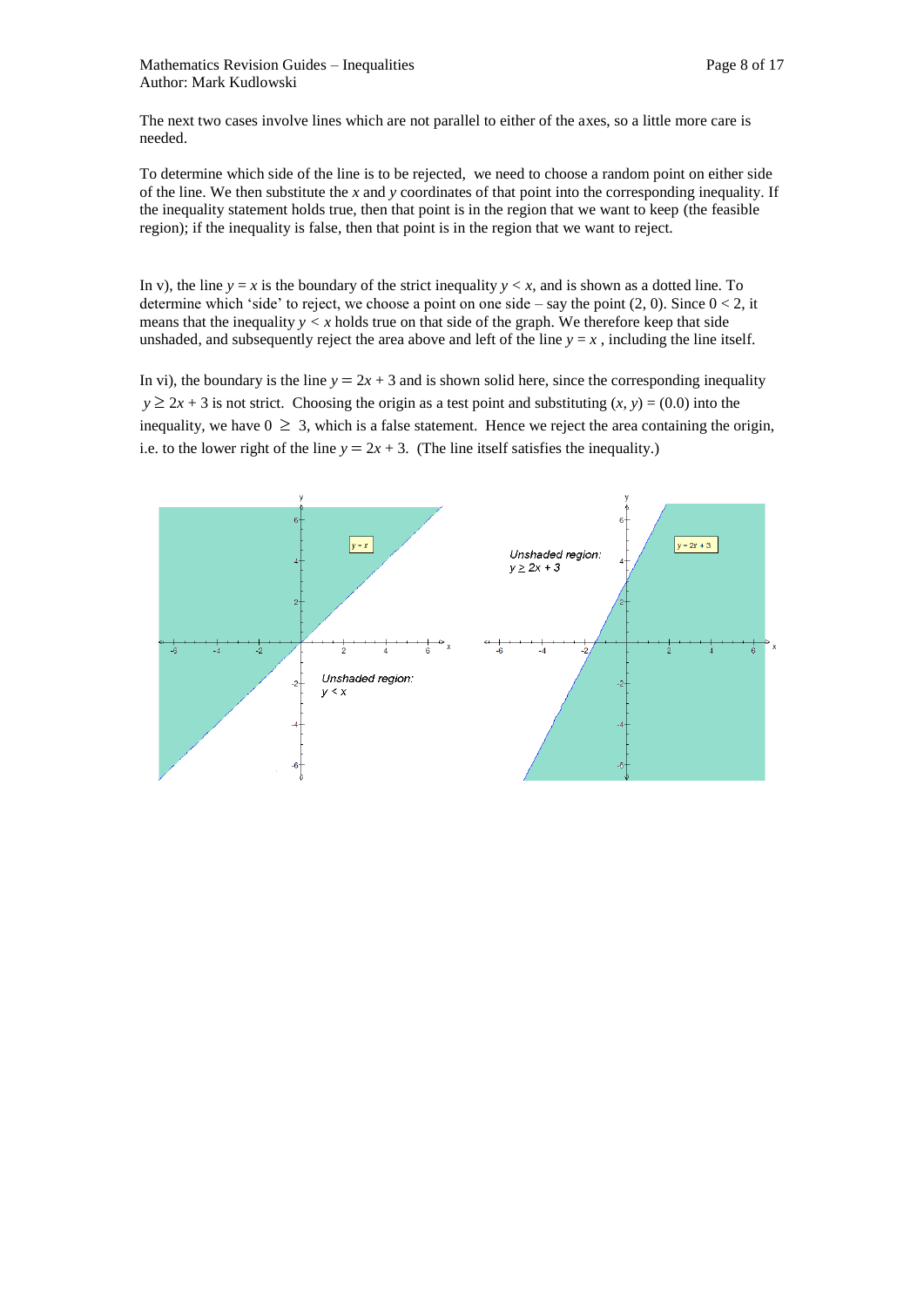Inequalities can also be combined, as the following examples show.

**Examples (9):** Sketch the following inequalities, by shading out the regions that do *not* satisfy them: i)  $x < 1$  combined with  $y > -1$ ; ii)  $-1 \le x \le 2$  combined with  $2 \le y \le 4$ .



i)  $x < 1$  combined with  $y > -1$ 

Note the following:

Since we are dealing with strict inequalities, lines  $x = 1$  and  $y = -1$  are shown dotted rather than solid.

The order in which the regions are rejected is not important – we could have rejected the horizontal region first. This is true for all such exercises.

The region where **both** inequalities 'fail' is shown with darker shading, but this is not usually important for this type of question.

The feasible region satisfying **both** inequalities is still infinite in extent.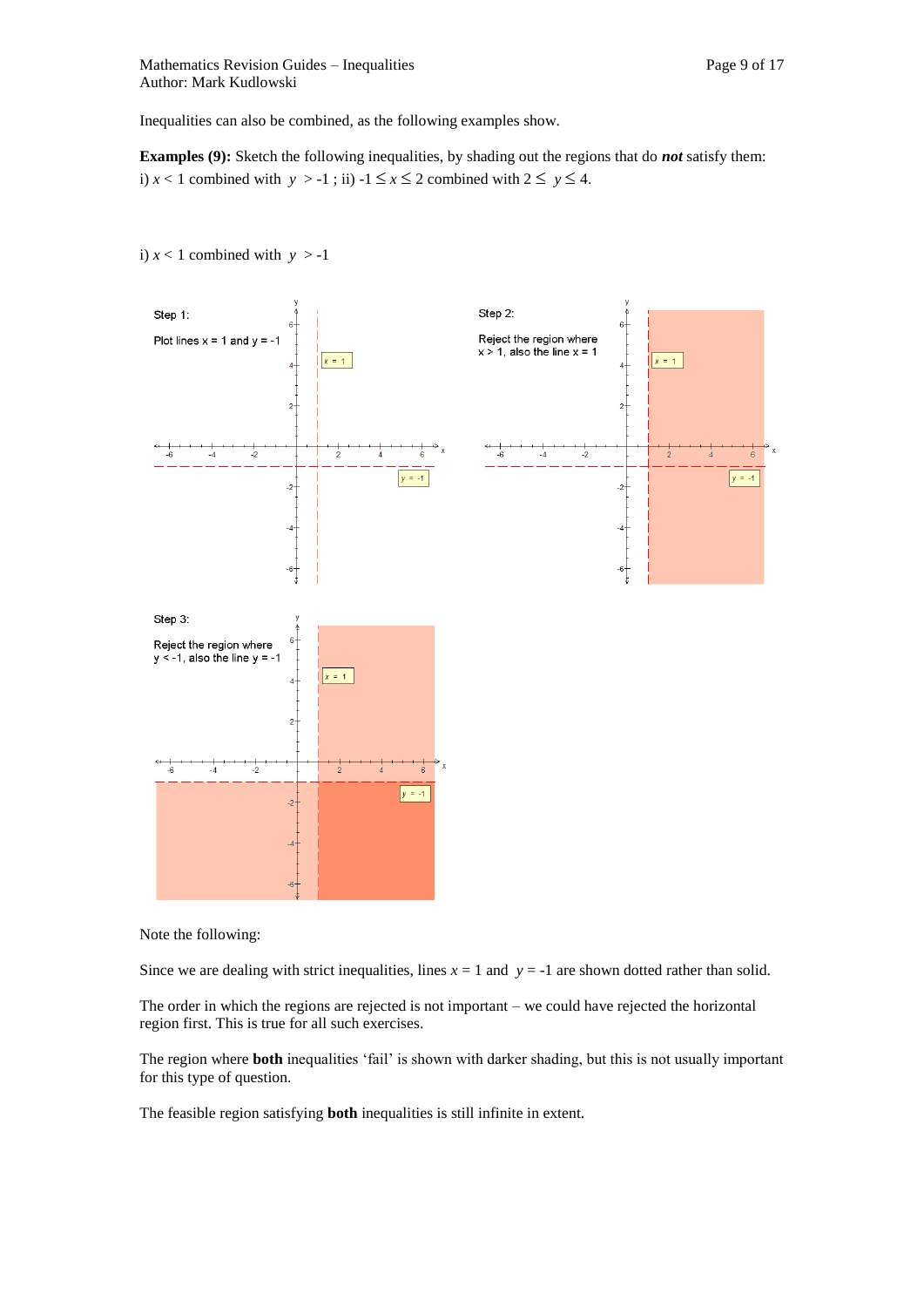Mathematics Revision Guides – Inequalities Page 10 of 17 Author: Mark Kudlowski

## ii)  $-1 \le x \le 2$  combined with  $2 \le y \le 4$ .



Here the inequalities are not strict, so all the boundary lines are shown solid.

The feasible region satisfying **both** inequalities is now finite – it is the white rectangle (including edges) bounded by the two pairs of parallel lines, and its vertices are at  $(-1, 2)$ ,  $(2, 2)$ ,  $(-1, 4)$  and  $(2, 4)$ .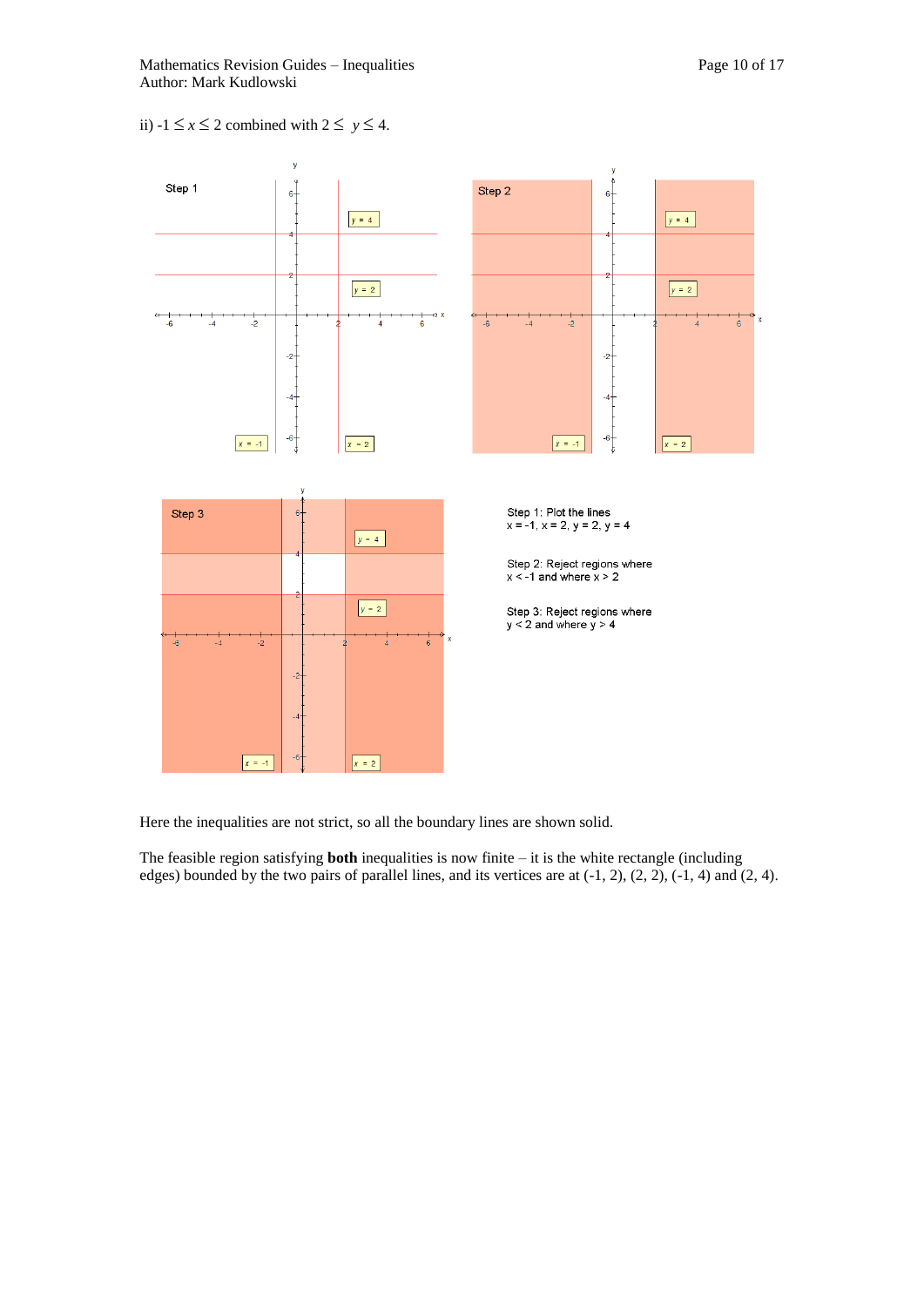**Example (10):** Show graphically the region bounded by the following three inequalities:

 $x < 5$ ;  $y > 2$ ;  $y < x + 2$ .

In addition, give the coordinates of all points  $(p, q)$  inside this feasible region where  $p$  and  $q$  are integers.



Since we are dealing with strict inequalities, the lines  $x = 5$ ,  $y = 2$  and  $y = x + 2$  are shown dotted rather than solid.

It is easy enough to determine which regions to reject in Steps 2 and 3.

For Step 4, we can choose the origin as a test point for the inequality  $y < x + 2$ .

When  $(x, y) = (0, 0)$ , then we have  $0 < 2$ , which is a true statement. We therefore keep the region on that side of the line  $y = x + 2$ , (i.e. below and right of the line) unshaded, and reject and shade the opposite one (above and left).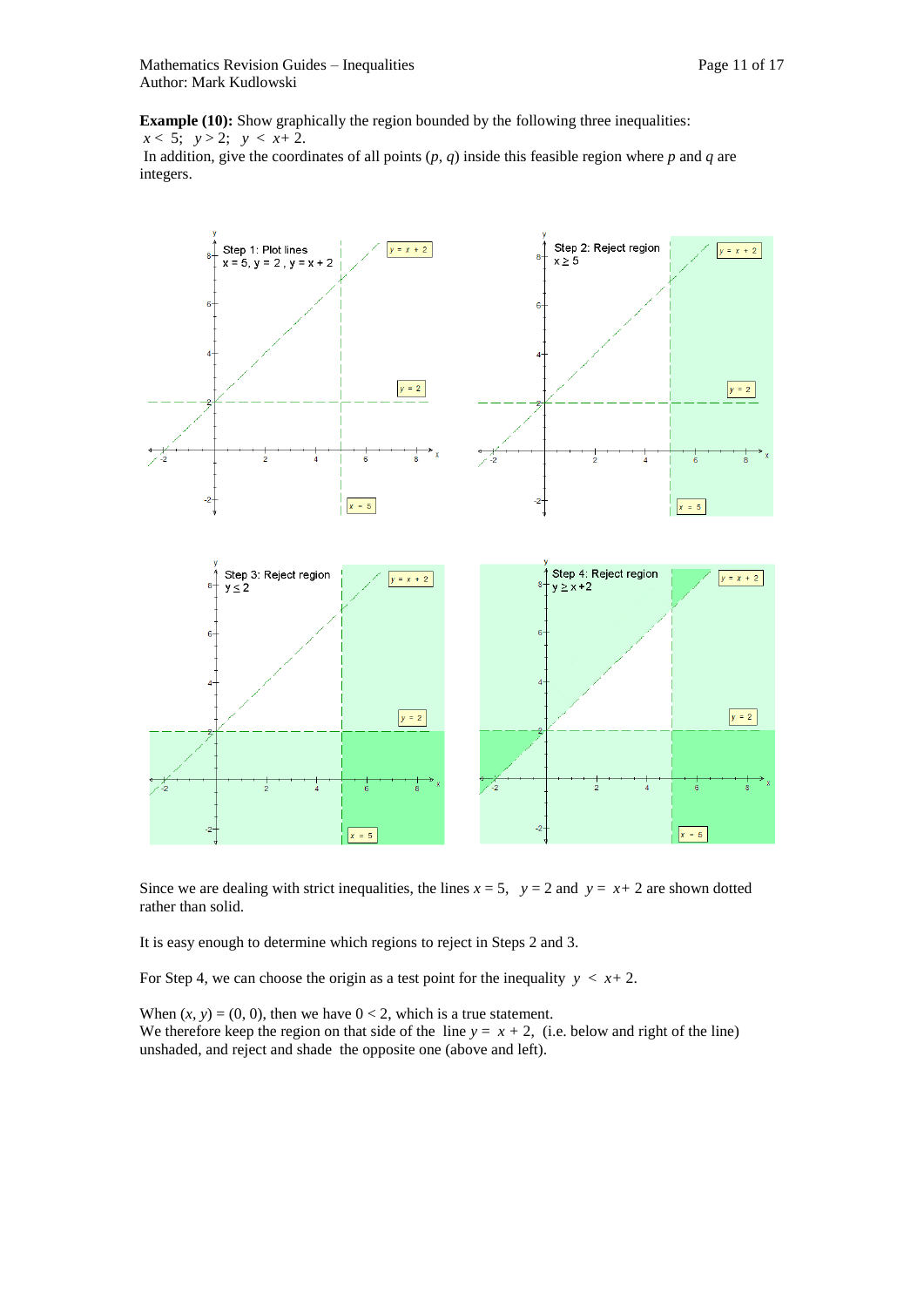It now only remains to give the coordinates of the points  $(p, q)$  inside the triangular region remaining, and where *p* and *q* are integers.



The edges of the triangular region do not count (strict inequalities !), and so we have only the six points highlighted in the right-hand diagram.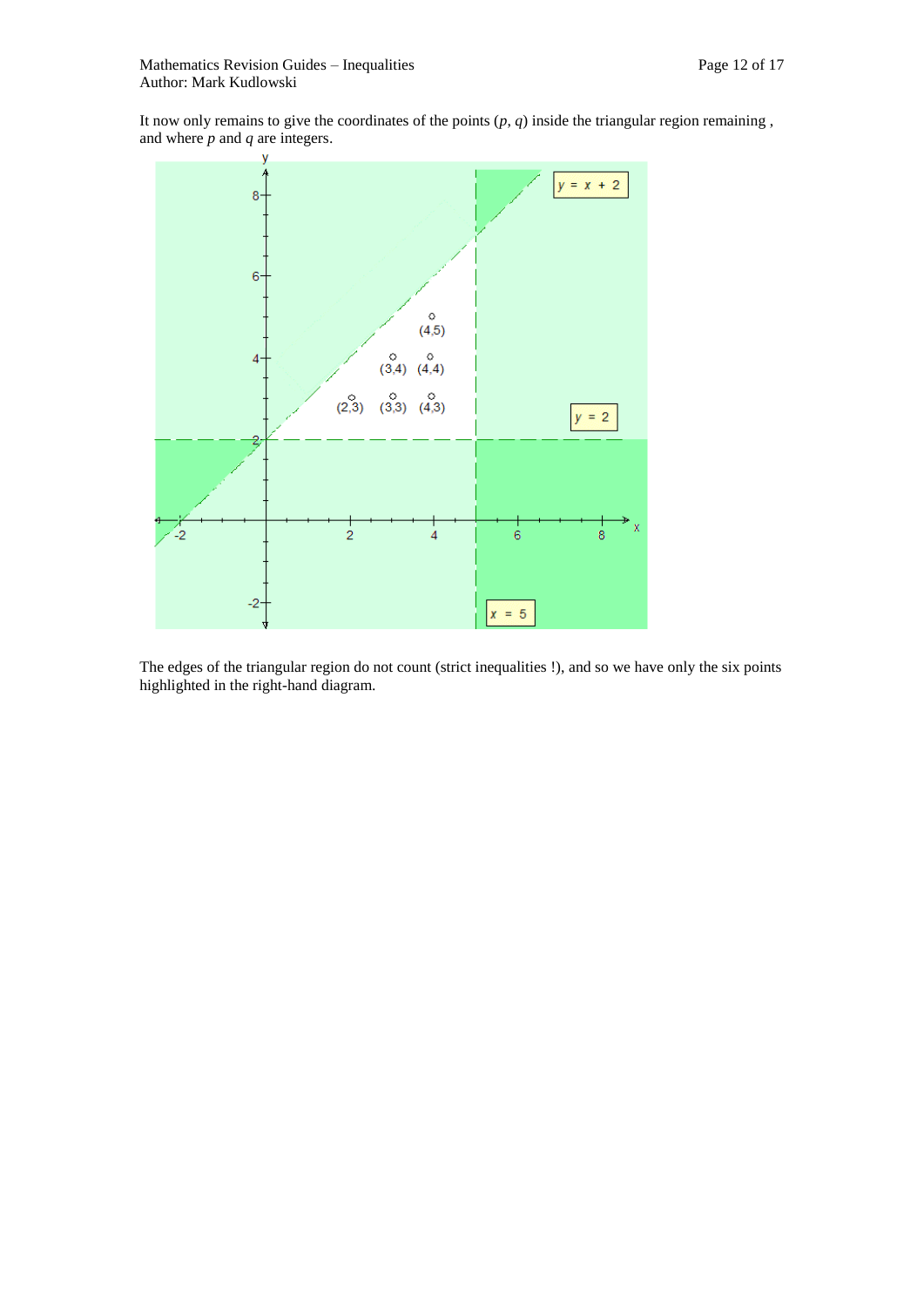**Example (11):** Show graphically the region bounded by the following three inequalities:  $y \geq 1$ ;  $x + y \leq 7$ ;  $y \leq x - 1$ .

In addition, give the coordinates of all the vertices of the feasible region.



The inequalities are not strict here; the lines  $y = 1$ ,  $x + y = 7$  and  $y = x - 1$  are shown solid.

For Steps 3 and 4, we choose the origin as a test point for the inequalities  $x + y \le 7$  and  $y \le x - 1$ .

When  $(x, y) = (0, 0)$ , substituting into  $x + y \le 7$  gives  $0 + 0 \le 7$  which is true. We therefore *keep* the region to the side of the line  $x + y = 7$  where the origin lies, and *reject* the opposite side.

Again, when  $(x, y) = (0, 0)$ , substituting into  $y \le x - 1$  gives  $0 \le -1$  which is false. Hence we *reject* the region to the side of the line  $y = x - 1$  where the origin lies, and *keep* the opposite side.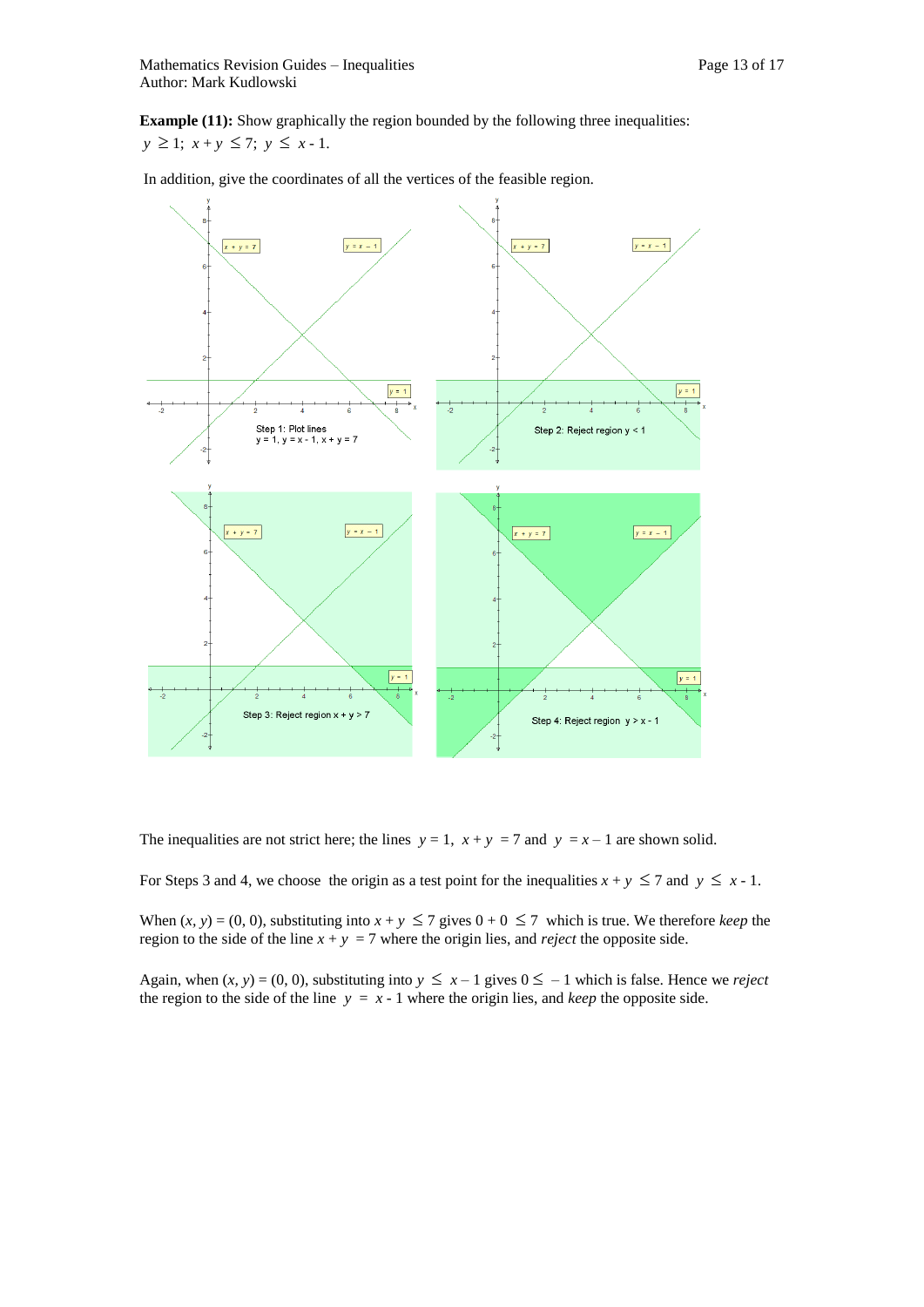To find the coordinates of the vertices of the resulting triangular feasible region, we solve three pairs of simultaneous equations;

 $x + y = 7$  and  $y = 1$ : Substituting  $y = 1$  into the first equation gives  $x = 6$ , so the intersection of those lines is  $(6, 1)$ .

*y* = *x -* 1 and *y* = 1: Substituting  $y = 1$  into first equation gives  $x = 2$ , so the intersection of those lines is (2, 1).

 $x + y = 7$  and  $y = x - 1$ : Substituting  $y = x - 1$  into first equation gives  $2x - 1 = 7$ , so  $x = 4$  and  $y = 3$  and the intersection of those lines is  $(4, 3)$ .

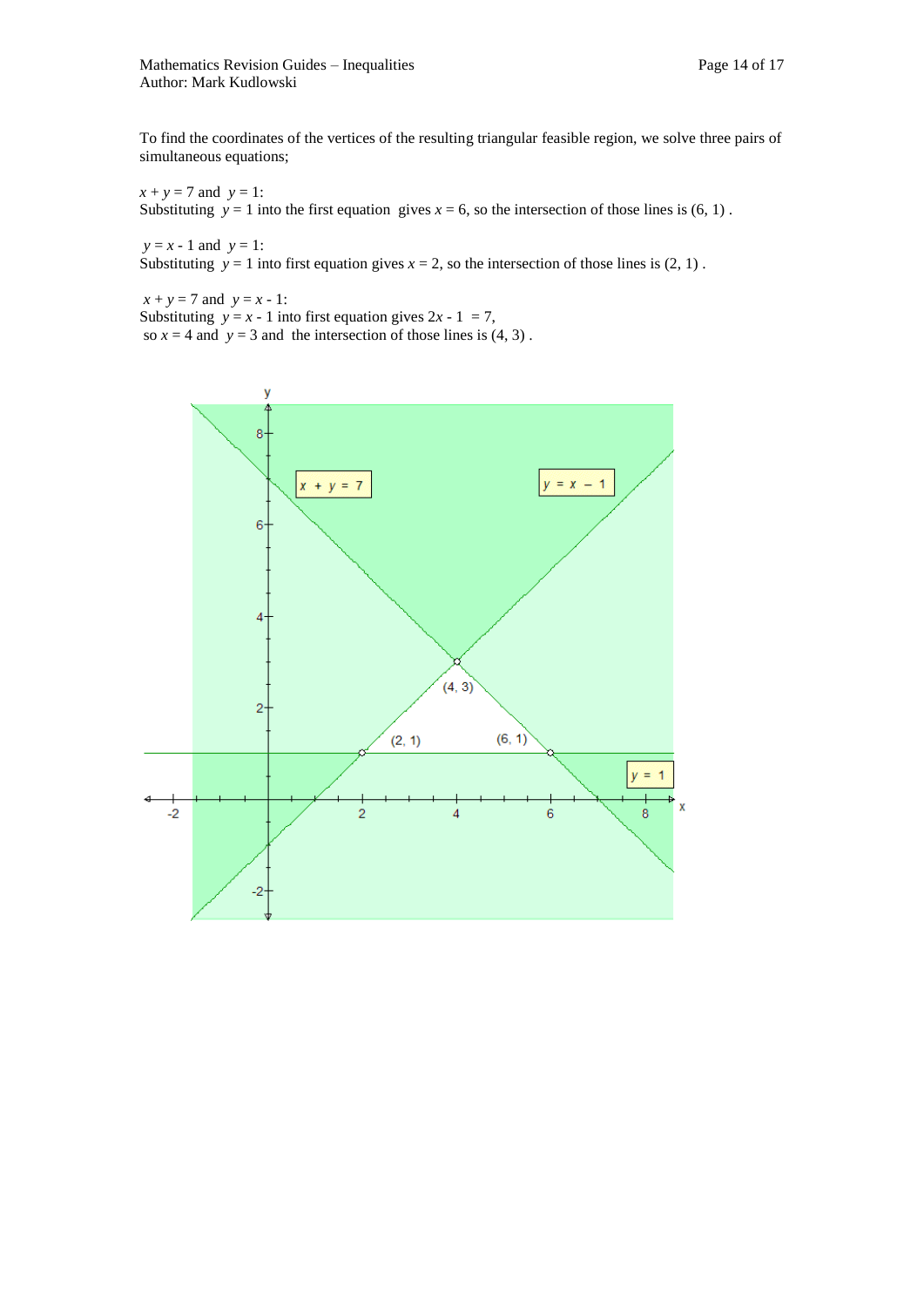**Example (12):** Find the set of inequalities corresponding to the feasible unshaded triangular region.

The line through (1,4) and (5,4) is parallel to the *x*-axis, so its equation is  $y = 4$ .

The line passing through (1,4) and (3,2) has a *y-*intercept at (0, 5) and a gradient of

$$
\frac{2-4}{3-1} = \frac{-2}{2} = -1.
$$

Its equation is thus  $y = -x + 5$  (or  $y = 5 - x$ ).

The line passing through (3,2) and (5,4) has a *y*-intercept at (0, -1) and a gradient of  $\frac{3}{1} = \frac{3}{1} = 1$ . 2 2  $4 - 2$  $\frac{5-3}{1} = \frac{2}{5} =$  $\overline{a}$  $\overline{a}$ 

Its equation is thus  $y = x - 1$ .

Having found the equations, we then determine the corresponding inequalities (none of them strict, since the lines are all solid).

**Line**  $y = 4$ :

Since the area *above* the line is shaded out and rejected, the corresponding inequality is  $y \leq 4$ .

**Line**  $y = 5 - x$ **:** 

The origin (0,0) is on the rejected side here, so we need to find which of  $y \le 5 - x$  and  $y \ge 5 - x$  is false for  $(x,y) = (0,0)$ ;

here it is  $y \ge 5 - x$ , as the statement  $0 \geq 5$  is false.

The corresponding inequality is therefore

 $y \ge 5 - x$ .

## **Line**  $y = x - 1$ :

The origin (0,0) is on the desired side here, so we need to find which of  $y \le x - 1$  and  $y \ge x - 1$  is true for  $(x,y) = (0,0)$ . Here it is  $y \geq x-1$ , as the statement  $0 \geq -1$  is true.

The corresponding inequality is therefore  $y \geq x - 1$ .

 $\therefore$  the feasible triangular region is bounded by the inequalities  $y \le 4$ ,  $y \ge 5 - x$  and  $y \ge x - 1$ .

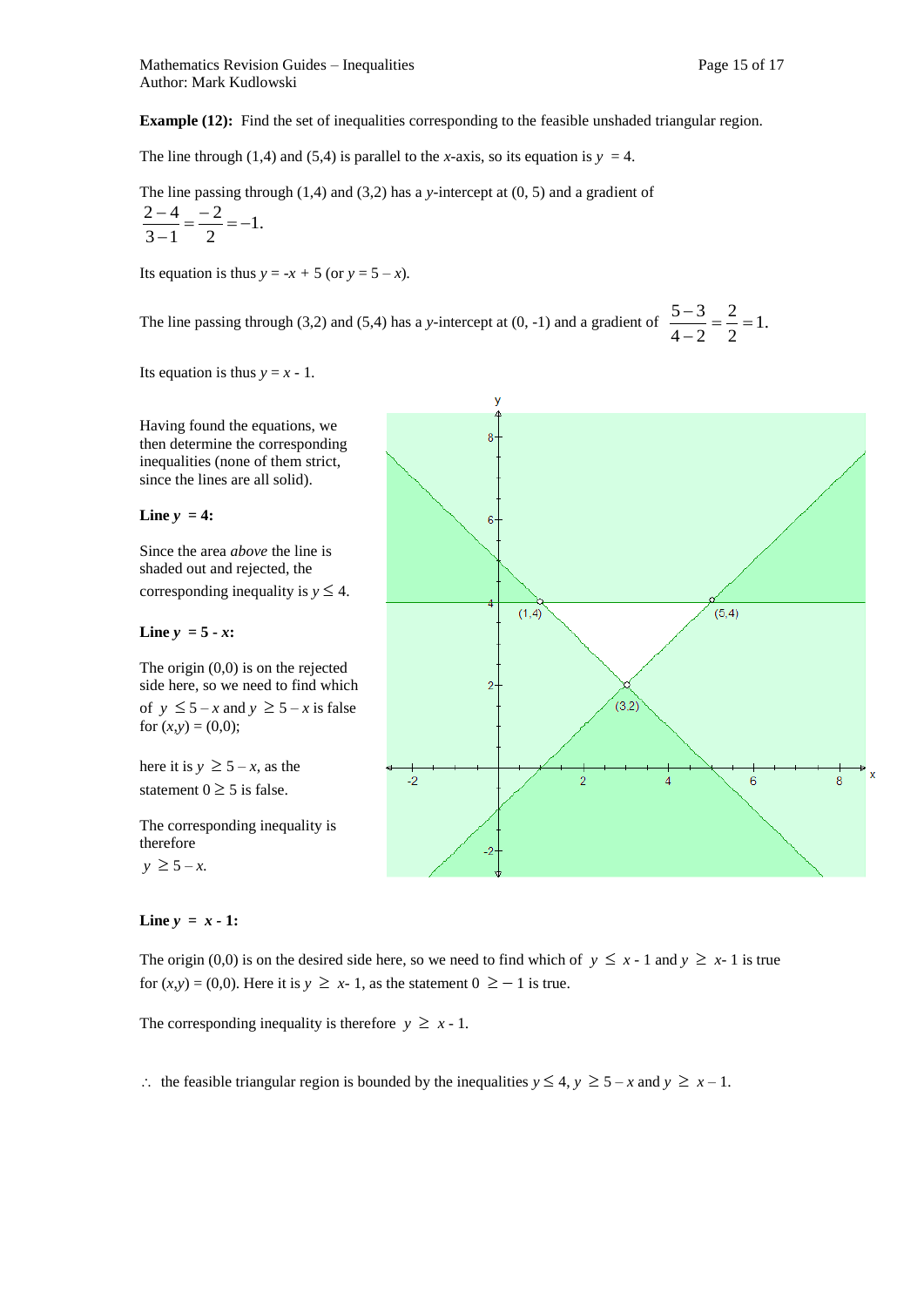#### **Quadratic Inequalities. (IGCSE only) (GCSE from 2017)**

Quadratic inequalities are not unlike quadratic equations, but with a few traps within.

The quadratic equation  $x^2 - 16 = 0$ , rewritten as  $x^2 = 16$ , has two solutions, namely  $x = 4$  and  $x = -4$ . Two corresponding inequalities are  $x^2$  < 16 and  $x^2$  > 16.

**Examples (13) :** Solve these quadratic inequalities: i)  $x^2 < 16$ ; ii)  $x^2 > 16$ 

i) We might be tempted to simply take square roots of both sides of the expression  $x^2$  < 16 to obtain  $x < 4$ , but we see that  $-5$  is less than 4 but its square is 25, which is greater than 16.

The actual solution set for  $x$  is  $-4 < x < 4$ . (The general solution for the inequality  $x^2 < a^2$  is in fact  $-a < x < a$ .)

ii) We might again be tempted to take square roots to get  $x > 4$ , but we see that  $-5$  is less than 4 but its square is 25, which is greater than 16.

The actual solution set for *x* consists of two separate sets:  $x > 4$  or  $x < -4$ . (The general solution for the inequality  $x^2 > a^2$  is in fact  $x < -a$  or  $x > a$ .)

The last result cannot be combined into a single inequality: an expression like  $-a > x > a$  is nonsense.

To solve a trickier quadratic inequality, the procedure is to first solve the corresponding equation, followed by sketching the corresponding graph and selecting the required regions.

**Examples (14) :** Solve the quadratic inequalities a)  $x^2 - x - 12 < 0$ ; b)  $x^2 - x - 12 \ge 0$ .

The corresponding equation factorises into  $(x+3)(x-4) = 0$ , giving roots of  $-3$  and 4.

Sketches of the graphs show that there are two different types of solution.



The solution to a) is shown as a single region in the graph on the left, i.e. where the graph passes below the *x*-axis. All values of *x* between –3 and 4 satisfy the inequality  $x^2 - x - 12 < 0$ . The end values of –3 and 4 do not, since this is a strict inequality.

 $\therefore$  The solution of  $x^2 - x - 12 < 0$  is therefore  $-3 < x < 4$ .

The solution to b) occurs in two regions as shown in the graph on the right, i.e. where the graph lies above the *x*-axis. This time all values of *x* less than or equal to  $-3$  satisfy the inequality  $x^2 - x - 12 \ge 0$ , as do all values of *x* greater than or equal to 4. (Note that this is not a strict inequality).

 $\therefore$  The solution of  $x^2 - x - 12 \ge 0$  is therefore  $x \le -3$  or  $x \ge 4$ .